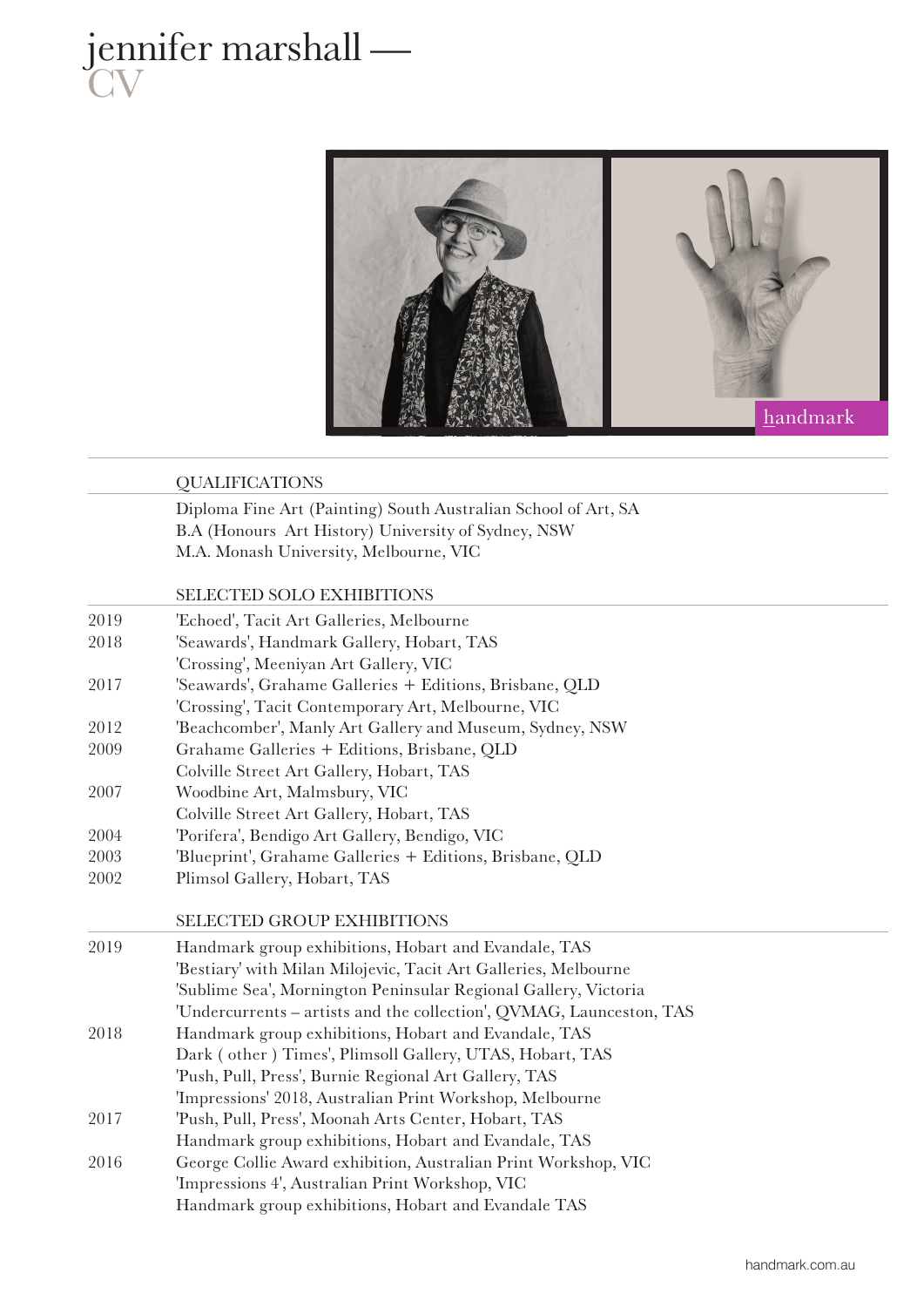|      | <b>SELECTED GROUP EXHIBITIONS</b>                                                       | continued |
|------|-----------------------------------------------------------------------------------------|-----------|
| 2015 | 'Small Publishers, Brenda May Gallery, Sydney, NSW                                      |           |
| 2014 | 'Undercurrents', Maritime Museum Tasmania, Hobart, TAS                                  |           |
|      | Paper Contemporary, Sydney, NSW                                                         |           |
|      | 'Impressions 3', Australian Print Workshop, Melbourne, VIC                              |           |
|      | International Print Exhibition, Kyoto, JAPAN                                            |           |
| 2012 | 'Impressions 2' Australian Print Workshop, Melbourne, VIC                               |           |
| 2011 | 'Theatrum' with Milan Milojevic, Port Jackson Press, Melbourne, VIC                     |           |
|      | Handmark group exhibitions, Hobart and Evandale, TAS                                    |           |
| 2010 | 'Essence, Australian Prints and Drawings, Tasmanian Museum and Art Gallery, Hobart, TAS |           |
|      | 'Impressions', Australian Print Workshop, Melbourne, VIC                                |           |
| 2008 | Eastgate and Holst, Melbourne, VIC                                                      |           |
|      | British School, Rome, ITALY                                                             |           |
| 2007 | 'Lessons in History, Artist's Books', Grahame Galleries + Editions, Brisbane, QLD       |           |
| 2006 | 'The Tower of Babel, Four Interpretations', Carnegie Gallery, Hobart, TAS               |           |
| 2005 | 'Duplex, works in pairs', Visual Arts Centre, LaTrobe University, Bendigo, VIC          |           |
|      | 'Place Made', National Gallery of Australia, Canberra, ACT                              |           |
| 2004 | 'The Tower of Babel', Gallery 101, Melbourne, VIC                                       |           |
|      | Folio 23, Port Jackson Press, Melbourne, VIC                                            |           |
|      | 'The Sea, The Sea', Sale Regional Gallery, Sale, VIC                                    |           |
|      | 'Surface Tension, Twenty One Contemporary Australian Printmakers' New York, USA         |           |
| 2003 | 'Women of the World', Setagaya Art Museum, Tokyo, JAPAN                                 |           |
|      | <b>AWARDS / GRANTS</b>                                                                  |           |
| 2019 | Finalist, Burnie Print Award, Burnie Regional Gallery, TAS                              |           |
| 2018 | Finalist, Tidal 18, Devonport Regional Gallery, TAS                                     |           |
|      | Finalist, Swan Hill Drawing Prize, VIC                                                  |           |
|      | Finalist, Paul Guest Drawing Prize, Bendigo Art Gallery, VIC                            |           |
| 2016 | George Collie Memorial Award from the Australian Print Workshop for services            |           |
|      | to printmaking. Artist in residence.                                                    |           |
| 2015 | Winner, Lloyd Rees Landscape Prize                                                      |           |
|      | Finalist, Hutchins Art Award, Hobart, TAS                                               |           |
|      | Finalist, Burnie Print Prize, Burnie, TAS                                               |           |
| 2014 | Finalist, Glover Landscape Prize, Evandale, TAS                                         |           |
|      | Finalist, City of Hobart Art Prize, Hobart, TAS                                         |           |
| 2013 | Finalist, Silk Cut Award, Melbourne, VIC                                                |           |
|      | Finalist, Lloyd Rees Landscape Prize, Hobart, TAS                                       |           |
| 2007 | Australia Council Studio Grant, Rome, ITALY                                             |           |
| 2005 | <b>ANL Maritime Art Award</b>                                                           |           |
| 1995 | Winner, Silk Cut Award (linocut)                                                        |           |
| 1987 | Moya Dyring Studio, Cite International des Arts, Paris, FRANCE                          |           |
| 1982 | British Council Grant to UK                                                             |           |
| 1977 | Special Projects Grant, Australia Council                                               |           |
| 1974 | Power Studio, Cite International des Arts, Paris, FRANCE                                |           |
| 1962 | Maude Vizard-Wollohan Print Prize, Adelaide, SA                                         |           |
|      | <b>COLLECTIONS</b>                                                                      |           |
|      | Glasgow Print Studio Collection, Scotland, UK                                           |           |
|      | C.D.A.A. Collection, Barcelona Spain                                                    |           |

- Bureau of Contemporary Art, Przymsl, Poland
- Public Collections in Australia at AGNSW, NGV, NGA, QAG, AGSA, TMAG
- Regional Galleries in Victoria, NSW, Queensland and Tasmania